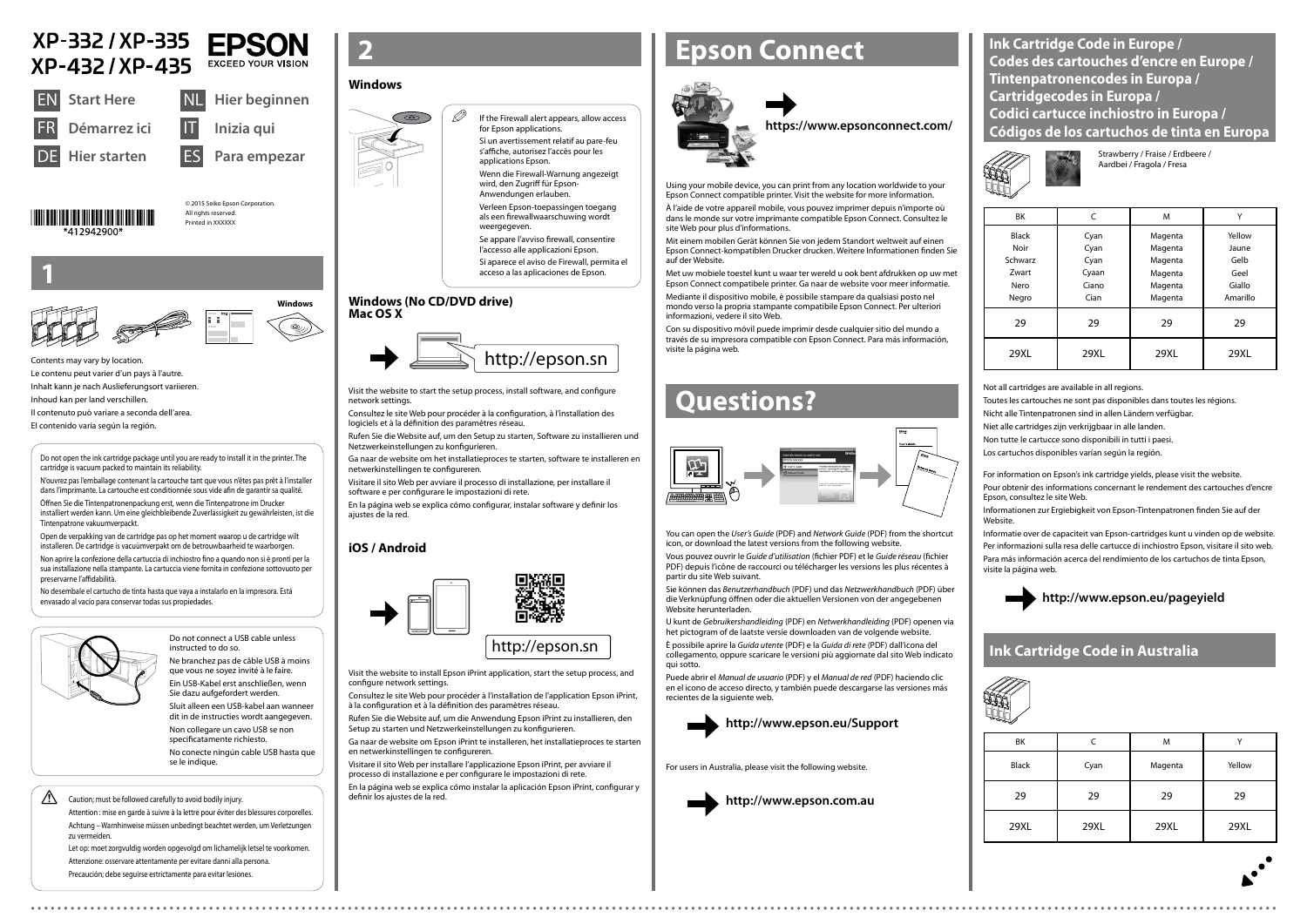### **XP-430 Series**



#### **XP-330 Series**

## **Basic Operations / Opérations de base / Standardbedienung / Standaardgebruik / Operazioni di base / Operaciones básicas**

**Guide to Control Panel Guide du panneau de contrôle Erklärung des Bedienfelds Uitleg bij bedieningspaneel Guida al pannello di controllo Guía del panel de control**



Menu's selecteren door te drukken op **4, A, D, V**. Druk op de knop **OK** om het geselecteerde menu te openen.

Premere **4, A, ▶, ▼** per selezionare i menu. Premere il tasto **OK** per accedere al menu selezionato.

Para seleccionar menús, pulse  $\blacktriangle, \blacktriangle, \blacktriangleright$  y  $\nabla$ . Para entrar en el menú seleccionado, pulse el botón **OK**.

- Permet de mettre l'imprimante sous ou hors tension. Schaltet den Drucker ein oder aus. Printer aan- of uitzetten. Accende o spegne la stampante. Enciende y apaga la impresora.
- Displays the home screen. Affiche le menu d'accueil. Ruft die Startseite auf. Startscherm weergeven. Visualizza la schermata principale. Abre la pantalla de inicio.
- Press  $\blacktriangle, \blacktriangle, \blacktriangleright$ ,  $\blacktriangledown$  to select menus. Press the **OK** button to enter the selected menu.
- $40K$ Appuyez sur les touches l, u, r et d pour sélectionner des menus. Appuyez sur la touche **OK** pour accéder au menu sélectionné. Wählen Sie mit  $\blacktriangle, \blacktriangle, \blacktriangleright, \blacktriangledown$  die Menüs. Drücken Sie die Taste OK zum Aufrufen des gewählten Menüs.

Cancels/returns to the previous menu.  $\sum$ Permet d'annuler l'opération en cours/de retourner au menu précédent. Bricht den Vorgang ab/kehrt zum vorherigen Menü zurück. Annuleren/terugkeren naar het vorige menu. Annulla/torna al menu precedente. Cancela/regresa al menú anterior.

 $+$ <sub>*r*</sub>  $-$  Sets the number of copies and prints.

Permet de définir le nombre de copies et d'impressions. Zur Einstellung der Anzahl von Kopien und Druckexemplaren. Aantal exemplaren (kopieën of afdrukken) instellen. Imposta il numero di copie e stampa. Para configurar el número de copias e imprimir.

**Loading Paper Chargement du papier Einlegen von Papier Papier laden Caricamento della carta Carga del papel**

 $\mathscr{D}$  Do not load paper above  $\mathbf x$  mark inside the edge guide. Ne chargez pas de papier au-delà du repère  $\Sigma$  situé à l'intérieur du guide latéral. Papier nicht oberhalb der Markierung  $\Sigma$  innen an der Führungsschiene einlegen. Laad het papier niet boven het teken  $\Sigma$  aan de binnenkant van de zijgeleider. Non caricare la carta oltre il segno **▼** all'interno della guida laterale. No ponga papel por encima de la marca  $\Sigma$  interna de la guía lateral.



Flip the feeder guard, and then slide out the paper support and the output tray.

Dépliez la protection du bac, puis le support papier et le bac de sortie. Klappen Sie die Papierfachschutzblende um und schieben Sie dann die Papierstütze und das Ausgabefach heraus.

Beschermkap van papiertoevoer omklappen en papiersteun en uitvoerlade uitschuiven.

Ribaltare indietro la protezione dell'alimentatore, quindi far scorrere all'esterno il supporto carta e il vassoio di uscita.

Gire el protector del alimentador y despliegue hacia afuera el soporte para el papel y la bandeja de salida.



B 



Load paper with the printable side face-up against the right side of the sheet feeder.

Chargez du papier avec le côté imprimable orienté vers le haut contre le côté droit du bac feuille à feuille.

Legen Sie Papier mit der zu bedruckenden Seite nach oben und entlang der rechten Seite des Papierfachs ein.

Papier met de afdrukzijde naar boven tegen de rechterkant van de papiertoevoer plaatsen.

Caricare la carta con il lato stampabile rivolto verso l'alto, pareggiandola contro il lato destro dell'alimentatore.

Cargue el papel con la cara imprimible boca arriba, junto al lado derecho del alimentador de hojas.



Slide the edge guide against the paper, and flip the guard back. Faites glisser le guide latéral contre le papier, puis rabattez la protection. Die Papierführungsschiene gegen das Papier schieben und die Blende zurückklappen.

Zijgeleider tegen het papier schuiven en de beschermkap terugklappen. Far scorrere la guida laterale contro la carta e riportare in posizione la protezione.

Deslice la guía lateral hasta tocar el borde del papel y vuelva a girar el protector.

The paper setup screen is displayed on the LCD screen. Select the paper size and paper type you loaded in the printer.

 $\mathscr{D}$  Make sure you place the paper against the right side of the sheet feeder. Otherwise, the printer cannot detect the paper and the paper setup screen is not displayed.

L'écran de configuration du papier s'affiche sur l'écran LCD. Sélectionnez la taille et le type de papier chargé dans l'imprimante.

Das Papiereinstellungsfenster wird im LCD-Bildschirm angezeigt. Wählen Sie Größe und Typ des im Drucker eingelegten Papiers.

Het scherm met papierinstellingen wordt weergegeven op het display. Selecteer het papierformaat en de papiersoort van het papier dat u in de printer hebt geladen.

La schermata di impostazione carta viene visualizzata sullo schermo LCD. Selezionare il formato e il tipo della carta caricata nella stampante. La pantalla de configuración del papel aparece en la pantalla LCD.

Seleccione el tamaño y el tipo del papel cargado en la impresora.

**Copying Copie Kopieren Kopiëren Copia Copia**





Close the document cover. Fermez le capot de documents. Schließen Sie die Dokumentenabdeckung. Deksel sluiten. Chiudere il coperchio documenti. Cierre la cubierta para documentos.



G



Enter **Copy** mode from the home screen. Accédez au mode **Copier** à partir de l'écran d'accueil. Rufen Sie auf der Startseite den Modus **Kopieren** auf. Modus **Kopiëren** openen vanuit het startscherm. Accedere alla modalità **Copia** dalla schermata principale. Entre en el modo **Copiar** desde la pantalla de inicio.

Starts the operation you selected. Permet de lancer l'opération sélectionnée. Startet den gewählten Vorgang. Geselecteerde bewerking starten. Avvia l'operazione selezionata. Inicia la operación seleccionada.

 $\langle \cdot \rangle$ 

- Stops the ongoing operation or initialize the current settings. For XP-330 ❺ Series, this also allows you to return to the previous screen
- Permet d'arrêter l'opération en cours ou d'initialiser les paramètres définis. Permet également de retourner à l'écran précédent pour les imprimantes XP-330.

Bricht den laufenden Vorgang ab oder initialisiert die aktuellen Einstellungen. Bei der Serie XP-330 können Sie damit auch zum vorherigen Bildschirm zurückkehren.

Actieve bewerking stoppen of huidige instellingen initialiseren. XP-330 serie: hiermee kunt u ook terugkeren naar het vorige scherm.

Arresta l'operazione in corso o inizializza le impostazioni attuali. Con la serie XP-330, consente di tornare alla schermata precedente.

Detiene la operación en curso o inicializa los ajustes en vigor. En los modelos de la serie XP-330, también le permite volver a la pantalla anterior.

Icons showing the network status are displayed at the top-right  $\widehat{\mathcal{F}}$   $\widehat{\mathcal{F}}$ AP of the LCD screen.

> Les icônes indiquant le statut du réseau sont affichées dans la partie supérieure droite de l'écran LCD.

Oben rechts im LCD-Bildschirm werden Symbole zum Netzwerkstatus angezeigt.

In de rechterbovenhoek van het display worden pictogrammen voor de netwerkstatus weergegeven.

Nelle parte superiore destra dello schermo LCD vengono

visualizzate le icone che mostrano lo stato della rete. Los iconos que indican el estado de la red se encuentran en la

parte superior derecha de la pantalla LCD.

Veillez à placer le papier contre le côté droit du bac feuille à feuille, faute de quoi l'imprimante ne peut détecter le papier et l'écran de configuration du papier ne s'affiche pas.

Achten Sie darauf, das Papier gegen die rechte Seite des Einzelblatteinzugs zu legen. Andernfalls kann der Drucker das Papier nicht erkennen und der Papiereinstellungsbildschirm wird nicht angezeigt.

Plaats het papier tegen de rechterkant van de papiertoevoer. Anders wordt het papier niet gedetecteerd en wordt het scherm met papierinstellingen niet weergegeven.

Assicurarsi di posizionare la carta contro il lato destro dell'alimentatore. Altrimenti, la stampante non rileverà la carta e la schermata di impostazione carta non verrà visualizzata.

Coloque el papel bien pegado al lateral derecho del alimentador. Si no, la impresora no podrá detectarlo y no se abrirá la pantalla de configuración del papel.

Open the document cover and place your original face-down on the scanner glass. Align the original with the front right corner of the glass. Ouvrez le capot de documents et placez le document d'origine face vers le bas sur la vitre d'exposition. Alignez le document d'origine sur le coin avant droit de la vitre.

Die Dokumentenabdeckung öffnen und die Vorlage mit der Schrift nach unten auf das Vorlagenglas legen. Die Vorlage mit der vorderen rechten Ecke des Vorlagenglases ausrichten.

Deksel openen en origineel met afdrukzijde naar beneden op de glasplaat leggen. Het origineel moet goed recht in de hoek rechtsvoor liggen. Aprire il coperchio documenti e posizionare l'originale rivolto verso il basso sul vetro dello scanner. Allineare l'originale all'angolo anteriore destro del vetro.

Abra la cubierta para documentos y coloque el original boca abajo en el cristal del escáner. Alinee el original con la esquina delantera derecha del cristal.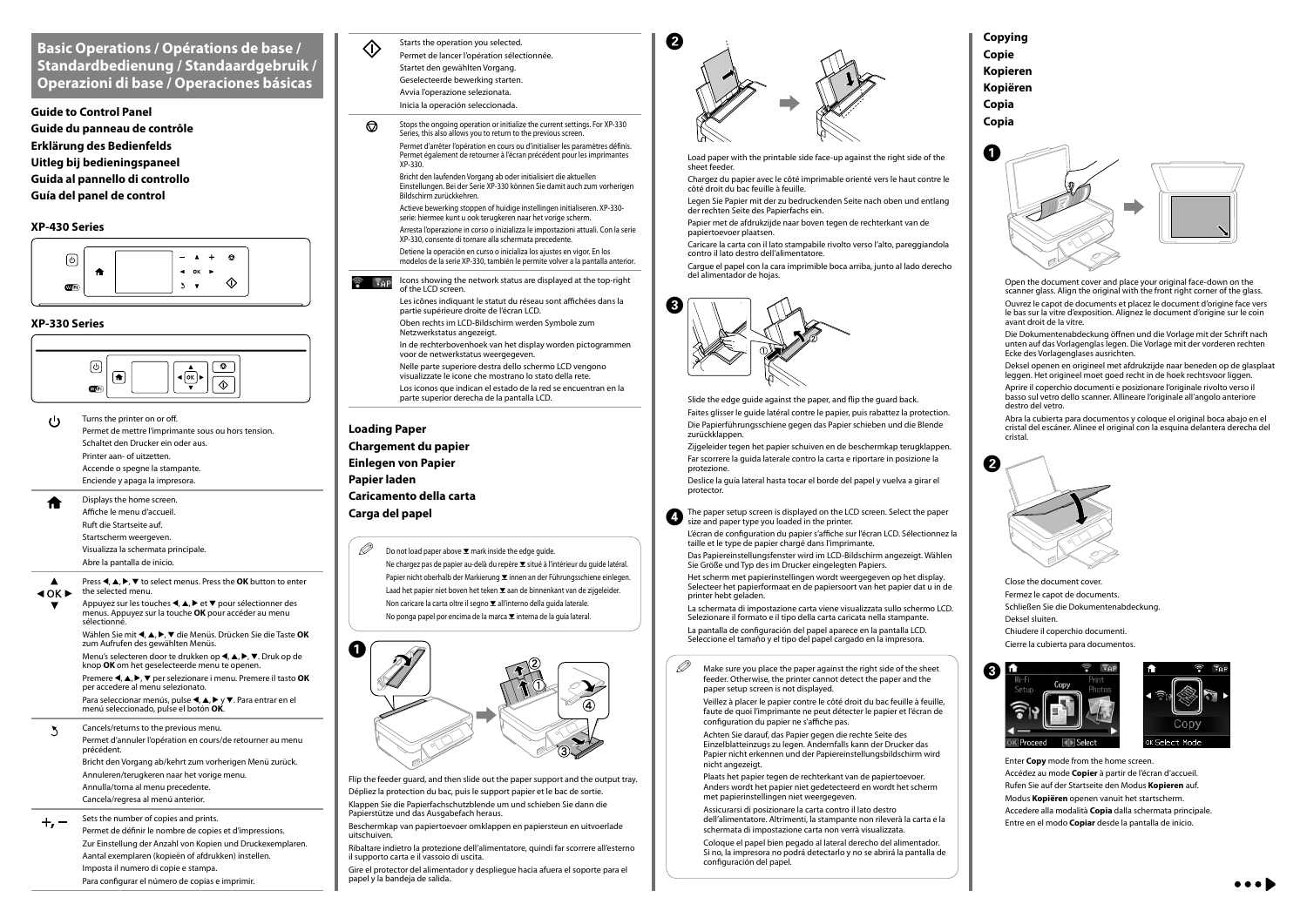**Replacing Ink Cartridges**

**Remplacement des cartouches d'encre**

**Ersetzen von Tintenpatronen**

**Cartridges vervangen**

**Sostituzione delle cartucce di inchiostro**

**Cambio de cartuchos de tinta**

When you are prompted to replace an ink cartridge, prepare a new ink cartridge.

For best results, gently shake only the new Black ink cartridge four or five times and then unpack.

Lorsque le système vous invite à remplacer une cartouche d'encre,

préparez une nouvelle cartouche d'encre. Pour des résultats optimaux, secouez délicatement la nouvelle cartouche d'encre noire, et seulement celle-ci, quatre ou cinq fois avant d'ouvrir

l'emballage.

Wenn Sie zum Ersetzen einer Tintenpatrone aufgefordert werden, halten Sie eine neue Tintenpatrone bereit.

Das beste Ergebnis erhalten Sie, wenn Sie nur die neue schwarze Tintenpatrone vor dem Auspacken vier- bis fünfmal vorsichtig schütteln.

Wanneer wordt aangegeven dat u een cartridge moet vervangen, moet u een nieuwe cartridge klaarleggen.

Voor het beste resultaat moet u alleen de nieuwe zwarte cartridge vier of vijf keer voorzichtig schudden voordat u de verpakking opent.

Quando viene richiesto di sostituire una cartuccia di inchiostro, predisporre una cartuccia nuova.

Per risultati ottimali, agitare delicatamente solo la nuova cartuccia di inchiostro Nero per quattro o cinque volte e quindi rimuoverla dalla confezione.

 $\mathscr{D}$  If the ink cartridge holder does not move to the ink cartridge replacement position, close the scanner unit and select **Setup** > **Maintenance** > **Ink Cartridge Replacement**.

Cuando se le pida que cambie un cartucho de tinta, prepare uno nuevo. Para obtener un mejor resultado, agite suavemente el cartucho de tinta Negro nuevo cuatro o cinco veces antes de desembalarlo.

 $\mathscr{D}$  You do not need to shake the color ink cartridges.

Wenn sich der Tintenpatronenhalter nicht in die Tintenpatronen-Auswechselposition bewegt, schließen Sie die Scannereinheit und wählen Sie **Setup** > **Wartung** > **Auswechseln der Tintenpatr.**

Open the scanner unit and press **OK**. Ouvrez le module scanner et appuyez sur **OK**. Öffnen Sie die Scannereinheit und drücken Sie **OK**. Scannereenheid openen en op **OK** drukken. Aprire l'unità scanner e premere **OK**. Abra el escáner y pulse **OK**.

Remove only the yellow tape. Retirez uniquement la bande adhésive jaune.

Nur das gelbe Band entfernen. Alleen de gele tape verwijderen. Rimuovere solo il nastro giallo. Quite solo el precinto amarillo.

Insert the new ink cartridge and press it down firmly. Insérez la nouvelle cartouche d'encre et appuyez fermement dessus. Die neue Tintenpatrone einsetzen und fest nach unten drücken. Nieuwe cartridge naar binnen schuiven en goed aandrukken. Inserire la nuova cartuccia di inchiostro e premerla saldamente verso il basso.

Inserte el cartucho nuevo y encájelo bien en su sitio.



**■** Press **OK** to display the copy setting menus. For XP-330 Series, press ▼ to change the settings.

Appuyez sur **OK** pour afficher le menu de réglage des copies. Pour les imprimantes XP-330, appuyez sur la touche  $\bar{\bm{v}}$  pour modifier les réglages. Drücken Sie **OK** zur Anzeige der Kopiereinstellungsmenüs. Drücken Sie bei der Serie XP-330  $\nabla$ , um die Einstellungen zu ändern.

Il n'est pas nécessaire de secouer les cartouches d'encre de couleur.

Es ist nicht erforderlich, die Farbtintenpatronen zu schütteln.

Op **OK** drukken om menu's voor kopieerinstellingen weer te geven. XP-330-serie: op ▼ drukken om instellingen te wijzigen.

De kleurencartridges hoeft u niet te schudden.

Premere **OK** per visualizzare i menu di impostazione copia. Con la serie  $XP-330$ , premere  $\nabla$  per modificare le impostazioni.

Non è necessario agitare le cartucce di inchiostro a colori.

Pulse **OK** para ver los menús de configuración de la copia. Si su modelo es de la serie XP-330, pulse  $\blacktriangledown$  para cambiar los ajustes.

No es necesario agitar los cartuchos de colores.

Use  $\triangle$  or  $\nabla$  to select a setting item such as paper size, and then use  $\triangleleft$  or  $\triangleright$  to change the setting. For XP-330 Series, press **OK** to save the changes.

Utilisez la touche ▲ ou ▼ pour sélectionner un élément de paramétrage tel que la taille de papier, puis utilisez la touche  $\triangleleft$  ou  $\triangleright$  pour modifier le réglage. Pour les imprimantes XP-330, appuyez sur **OK** pour enregistrer les modifications.

> Si le porte-cartouche ne se place pas en position de remplacement des cartouches d'encre, fermez le module scanner et sélectionnez **Config** > **Maintenance** > **Remplact cartouche d'encre**.

Wählen Sie mit ▲ oder ▼ eine Einstellung, wie z. B. das Papierformat und ändern Sie dann die Einstellung mit ◀ oder ▶. Drücken Sie bei der Serie XP-330 **OK**, um die Änderungen zu speichern.

Instelling (papierformaat bijvoorbeeld) selecteren met  $\triangle$  of  $\nabla$ . Instelling vervolgens wijzigen met < of > XP-330-serie: op OK drukken om de instellingen op te slaan.

Utilizzare  $\triangle$  o  $\nabla$  per selezionare una voce di impostazione, ad esempio il formato  $carta$ , quindi utilizzare  $\triangleleft o \triangleright$  per modificare l'impostazione. Con la serie XP-330, premere **OK** per salvare le modifiche.

Para seleccionar un ajuste (tamaño del papel, por ej.), pulse  $\blacktriangle$  o  $\nabla$  y, si quiere modificarlo, luego pulse < o >. En la serie XP-330, pulse **OK** para guardar los cambios.



Press  $\diamondsuit$  to start copying. Appuyez sur la touche  $\otimes$  pour lancer la copie. Starten Sie den Kopiervorgang mit  $\Diamond$ Op  $\otimes$  drukken om het kopiëren

te starten. Premere  $\otimes$  per avviare la copia.

Para empezar a copiar, pulse  $\otimes$ .

Als de cartridgehouder niet naar de positie voor het vervangen van de inktcartridges beweegt, moet u de scannereenheid sluiten en **Inst** > **Onderhoud** > **Vervanging inktcartridge** selecteren.

Se il supporto per cartuccia non si sposta sulla posizione di cambio della cartuccia di inchiostro, chiudere l'unità scanner e selezionare **Setup** > **Manutenzione** > **Cambio cartuccia inchiostro**.

Si el soporte del cartucho no se coloca en la posición de sustitución de cartuchos de tinta, cierre el escáner y seleccione **Configura.** > **Mantenimnto** > **Cambio cartucho tinta**.

Squeeze the tab on the ink cartridge and lift it out. Appuyez sur la languette de la cartouche d'encre et sortez la cartouche en la tirant vers le haut.

La stampante dispone di menu speciali che consentono di stampare materiale di cancelleria originale.

> Auf die Lasche an der Tintenpatrone drücken und die Patrone herausziehen.

Lipje op cartridge indknijpen en cartridge naar buiten trekken. Premere la linguetta sulla cartuccia di inchiostro e sollevare la cartuccia. Oprima la lengüeta del cartucho de tinta y tire de él para sacarlo.







 $\boldsymbol{\Theta}$ 





 $\bigwedge$  Never touch the ink cartridges while the print head is moving. Ne touchez jamais les cartouches d'encre lors du déplacement de la tête d'impression.

> Close the scanner unit. Fermez le module scanner. Schließen Sie die Scanner-Einheit. Scannereenheid sluiten. Chiudere l'unità scanner. Cierre el escáner.



Press  $\otimes$ . Charging ink is started. Appuyez sur la touche  $\otimes$ . Le chargement de l'encre démarre. Drücken Sie  $\otimes$ . Tintenbefüllung wird gestartet. Op  $\otimes$  drukken. Inkt wordt geladen. Premere  $\otimes$ . Il caricamento dell'inchiostro viene avviato. Pulse  $\otimes$ . Empezará la carga de tinta.



Set the number of copies, and then select **Color** or **B&W**. Définissez le nombre de copies, puis sélectionnez **Couleur** ou **N&B**. Stellen Sie die Anzahl der Kopien ein und wählen Sie **Farbe** oder **S/W**. Aantal kopieën instellen en **Kleur** of **Z-w** selecteren. Impostare il numero di copie e quindi selezionare **Col.** o **B/N**.

Configure el número de copias y seleccione **Color** o **B/N**.

**More Functions Fonctions suite Mehr Funktionen**

**Meer functies Altre funzioni**

**Más funciones**

The printer has special menus that allow you to print original stationery. XP-430 Series: Select **More Functions** from the home screen, and then select **Personal Stationery**.

XP-330 Series: Select **Personal Stationery** from the home screen.

L'imprimante dispose de menus spéciaux qui vous permettent d'imprimer des papiers à lettres originaux.

XP-430 : sélectionnez **Fonctions suite** au niveau de l'écran d'accueil, puis sélectionnez **Papier personnel**.

XP-330 : sélectionnez **Papier personnel** au niveau de l'écran d'accueil. Der Drucker bietet spezielle Menüs zum Drucken von Original-Schreibpapier.

Serie XP-430: Wählen Sie **Mehr Funktionen** auf der Startseite und anschließend **Pers. Schreibpapier**.

Serie XP-330: Wählen Sie **Pers. Schreibpapier** auf der Startseite.

De printer heeft speciale menu's voor het afdrukken van origineel briefpapier. XP-430-serie: selecteer **Meer functies** in het startscherm en selecteer vervolgens **Persoonlijk briefpapier**.

XP-330-serie: selecteer **Persoonlijk briefpapier** in het startscherm.

Serie XP-430: selezionare **Altre funzioni** dalla schermata principale e quindi selezionare **Cancelleria pers**.

Serie XP-330: selezionare **Cancelleria pers**. dalla schermata principale. Los menús especiales de la impresora le permiten imprimir su propia papelería. Serie XP-430: En la pantalla de inicio, seleccione **Más funciones** y luego **Papelería personal**.

Serie XP-330: En la pantalla de inicio, seleccione **Papelería personal**.

Die Tintenpatronen nicht berühren, während sich der Druckkopf bewegt.

Raak de cartridges nooit aan wanneer de printkop beweegt.

Non toccare mai le cartucce di inchiostro durante lo spostamento della testina di stampa.

No toque nunca los cartuchos si el cabezal de impresión está moviéndose.

G 





Wait until a completion message is displayed. Attendez qu'un message de finalisation s'affiche. Warten Sie, bis eine Meldung den Abschluss des Vorgangs anzeigt. Wacht tot een bericht over voltooiing wordt weergegeven. Attendere la visualizzazione di un messaggio di completamento. Espere a que aparezca un mensaje indicando que ha terminado.